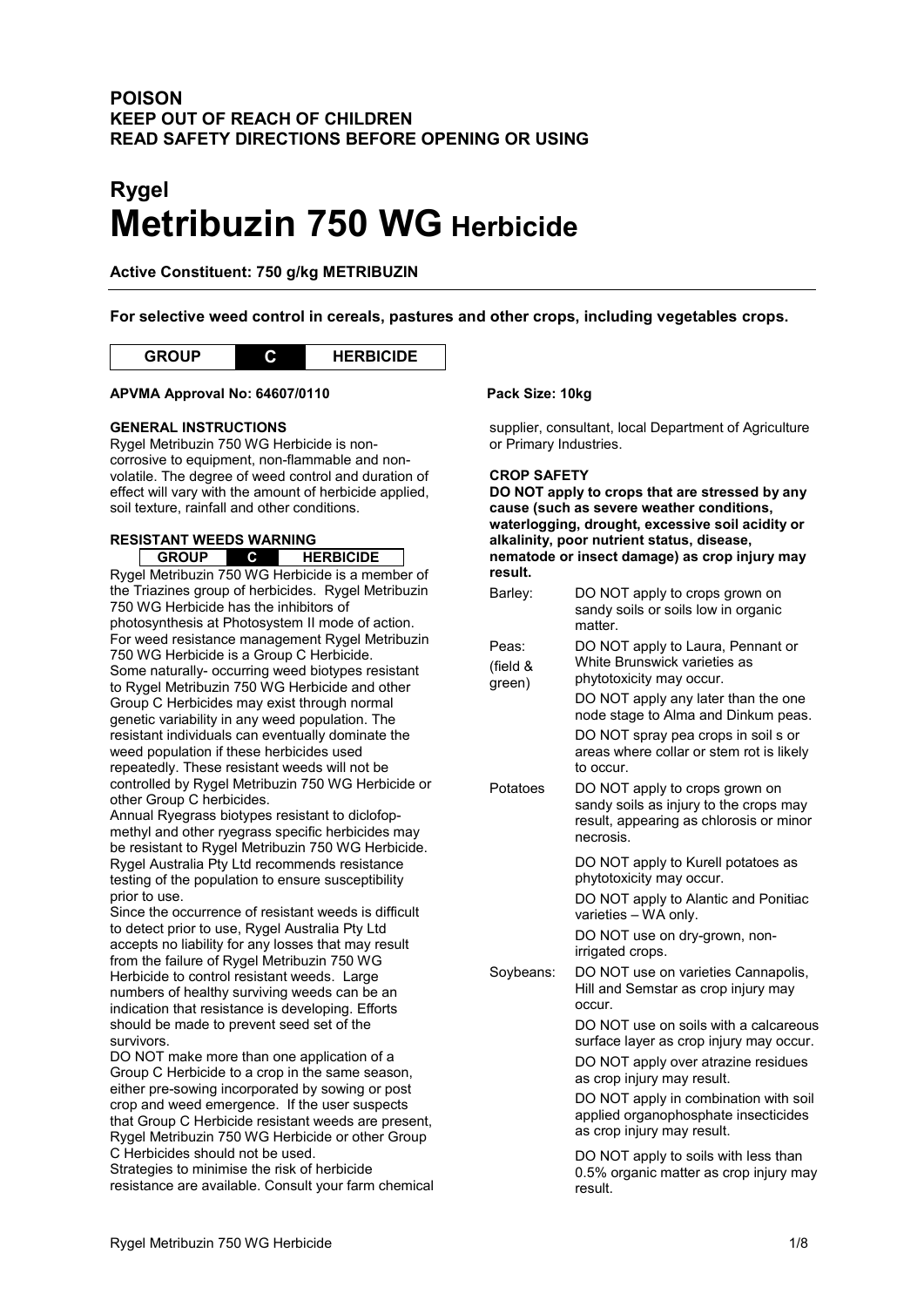DO NOT apply to dryland soybeans.

DO NOT apply to soils of pH greater than 8 that are prone to waterlogging as crop injury may occur.

Lupins DO NOT apply to varieties Danja, Kiev

Mutant or Albus Lupins. DO NOT apply to Lupin crops that have received 2.5 litres or more of Simazine pre-seeding, or lupin crops that are showing symptoms of Simazine or Atrazine damage.

#### **MIXING AND APPLICATION COMPATIBILITY**

Rygel Metribuzin 750 WG Herbicide is compatible with the herbicides: chlorsulfuron, metsulfuron, glyphosate, pendimethalin, propargite, diflufenican and trifluralin 480.

### **MIXING**

#### **General**

Rygel Metribuzin 750 WG Herbicide is to be mixed with water and applied as a spray. Before spraying calibrate equipment to determine the quantity of water necessary to uniformly cover the measured area to be treated. Partially fill the tank with water. Measure the amount of herbicide required for the area to be sprayed, adding this amount of Rygel Metribuzin 750 WG Herbicide to the spray tank with the agitation system engaged. Top up to the correct volume with water.

THE MATERIAL MUST BE KEPT IN SUSPENSION AT ALL TIMES BY CONTINUOUS AGITATION.

In tank mixes Rygel Metribuzin 750 WG Herbicide must be in suspension before adding the companion herbicide or liquid fertiliser.

#### **Pre-planting Incorporation Treatment:**

Rygel Metribuzin 750 WG Herbicide plus trifluralin 480:

Add Rygel Metribuzin 750 WG Herbicide to water in spray tank with agitator running as above. Maintain agitation then add trifluralin 480 at the recommended rates (Refer to trifluralin 480 label).

**APPLICATION**

#### **General**

Best results are obtained if treatment is made to moist soil and moisture is supplied by rainfall or sprinkler irrigation (6-12mm) within 2 weeks after application. If heavy rains occur soon after application, injury to the crop may result.

**Aerial Application - (Qld only)**

Peas-apply in a minimum of 20 litres water per hectare.

Potatoes - apply in a minimum of 50 litres water per hectare. Avoid overlapping of spray swath, Avoid spraying in still conditions and in wind likely to cause drift.

#### **Pre-emergence and Post-emergence (to crop)**

Rygel Metribuzin 750 WG Herbicide should not be applied when weeds are in the young seedling stage (no more than 3 true leaves). Under dry conditions there is no root uptake of Rygel Metribuzin 750 WG Herbicide and results against grass weeds and Wireweed (Hogweed) will be poor. Except for small areas, use fixed boom power

sprayers set at 200-300kPa (for tomatoes do not exceed 200kPa) and fitted with fan nozzles. Apply a minimum of 80L-100L prepared spray/ha. Openings in screens should be equal to or larger than 50 mesh. Agitate by mechanical or hydraulic means in spray tank. When spraying avoid overlapping. Shut off spray booms whilst starting turning, slowing or stopping otherwise crop injury may result. **Pre-plant incorporated - Soybeans only Rygel Metribuzin 750 WG Herbicide alone or in** 

**combination with Trifluralin 480** Spray anytime from 4 week before sowing until just before sowing. Use fixed boom power sprayers set at 200-300 kPa and fixed with fan nozzles. Use 120- 500 litres water per hectare. Openings in screens should be equal to or larger than 80 mesh. Agitate by mechanical or hydraulic means in the spray tank. When spraying avoid overlapping. Shut off spray booms while starting, turning, slowing and stopping otherwise crop injury may result.

RYGEL Metribuzin 750 WG Herbicide alone If possible spray and incorporate within the same operation. If not possible incorporate spray within 24 hours of application using Go-devil or Lilliston cultivators set to work 5 cm deep.

#### **RYGEL Metribuzin 750 WG Herbicide plus Trifluralin 480**

After spraying mix soil within 4 hours. Spray and incorporate during the one operation if possible. (Refer to Trifluralin 480 label for specific incorporation details).

#### **SPRAYER CLEANUP**

Thoroughly clean all traces of Rygel Metribuzin 750 WG Herbicide and /or trifluralin 480 from application equipment immediately after use. Flush tank, pump, hoses and boom with several changes of water after removing nozzle tips and screens (clean these parts separately).

#### **PROTECTION OF CROPS, NATIVE AND OTHER NON-TARGET PLANTS**

DO NOT apply (except as recommended for crop use) or drain or flush equipment on or near desirable trees or other plants, or on areas where their roots may extend, or in locations where the chemical may be washed or moved into contact with their roots, as injury or loss may occur.

DO NOT plant treated area to sensitive crops such as Brassicas, sunflowers, beetroot, cucurbits, lettuce or onions for at least 6 months following application of Rygel Metribuzin 750 WG Herbicide as crop injury may result. Thoroughly work the soil prior to planting of these crops.

DO NOT apply under meteorological conditions or from spraying equipment, which could be expected to cause spray to drift onto nearby susceptible plants, adjacent crops, croplands or pastures. **Tomatoes**

DO NOT plant follow-on crops of cucurbits or capsicums when applying Rygel Metribuzin 750 WG Herbicide to autumn plantings.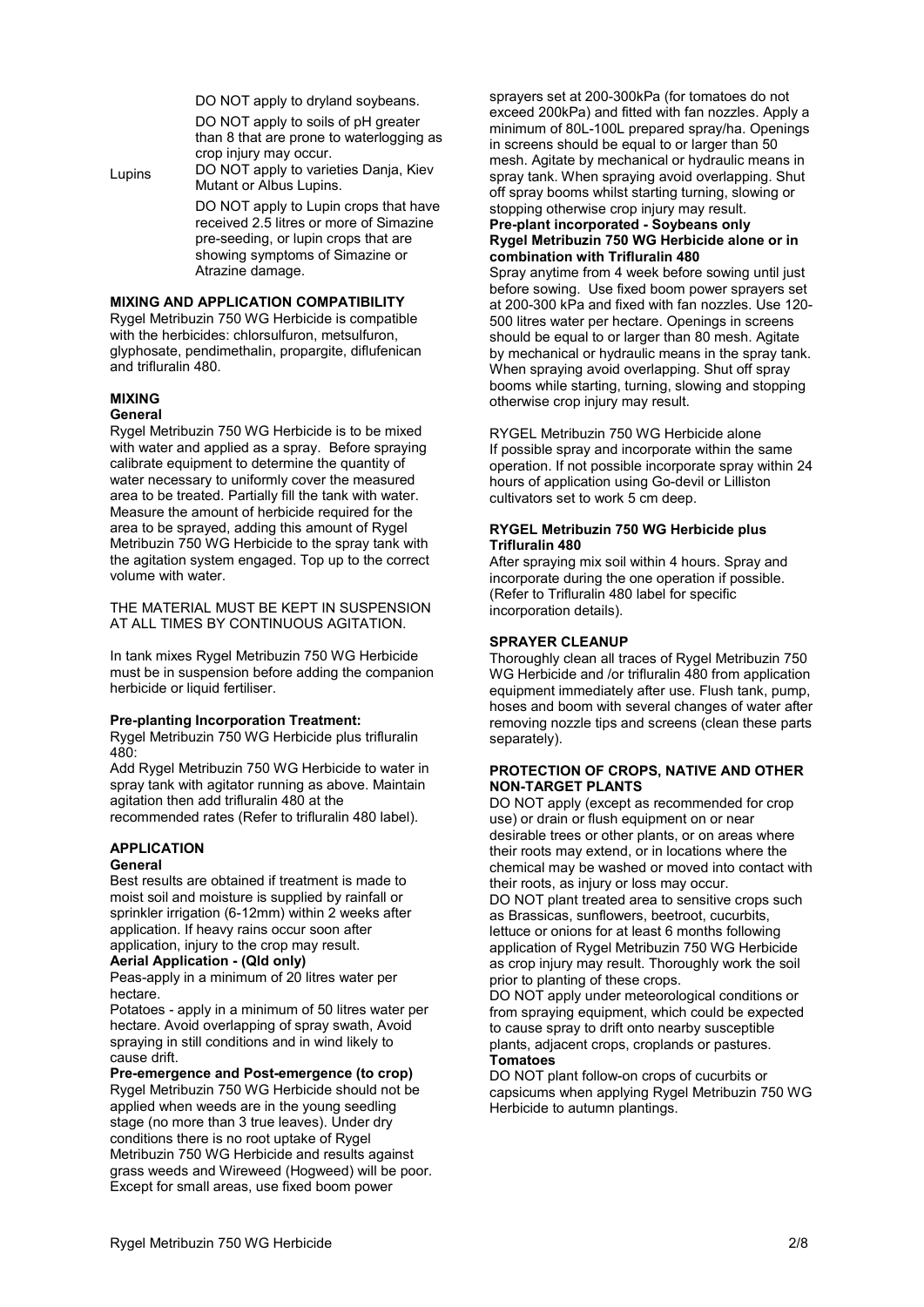#### **PROTECTION OF WILDLIFE, FISH, CRUSTACEANS AND ENVIRONMENT**

DO NOT contaminate streams, rivers or waterways by cleaning of equipment, disposal of wastes or used containers.

#### **STORAGE AND DISPOSAL**

Store in the closed, original container in a dry, wellventilated area, as cool as possible. Do not store for prolonged periods in direct sunlight. Keep from contact with fertilisers, insecticides, fungicides and seeds.

Triple or preferably pressure rinse containers before disposal. Add rinsings to spray tank. Do not dispose of undiluted chemicals on-site. If recycling return clean containers to recycler or point of sale. If not recycling, break, crush or puncture and bury containers in a local landfill. If not available bury the containers below 500 mm in a disposal pit specifically marked and set up for this purpose clear of waterways, vegetation and roots. Empty containers and product should not be burnt.

#### **SAFETY DIRECTIONS**

Harmful if swallowed. May irritate the eyes and skin. Avoid contact with eyes and skin. DO NOT inhale dust or spray mist. Wash hands after use.

#### **FIRST AID**

If poisoning occurs, contact a doctor or Poisons Information Centre. Telephone Australia 13 11 26.

#### **MATERIAL SAFETY DATA SHEET**

For further information, refer to the Material Safety Data Sheet (MSDS), which is available from the supplier.

#### **CONDITIONS OF SALE**

The use of Rygel Metribuzin 750 WG Herbicide being beyond the control of the manufacturer, no warranty expressed or implied is given by Rygel Australia Pty Ltd regarding its suitability, fitness or efficiency for any purpose for which it is used by the buyer, whether in accordance with the directions or not and Rygel Australia Pty Ltd accepts with no responsibility for any consequences whatsoever resulting from the use of this product.

#### **In an Emergency Dial 000 Police or Fire Brigade**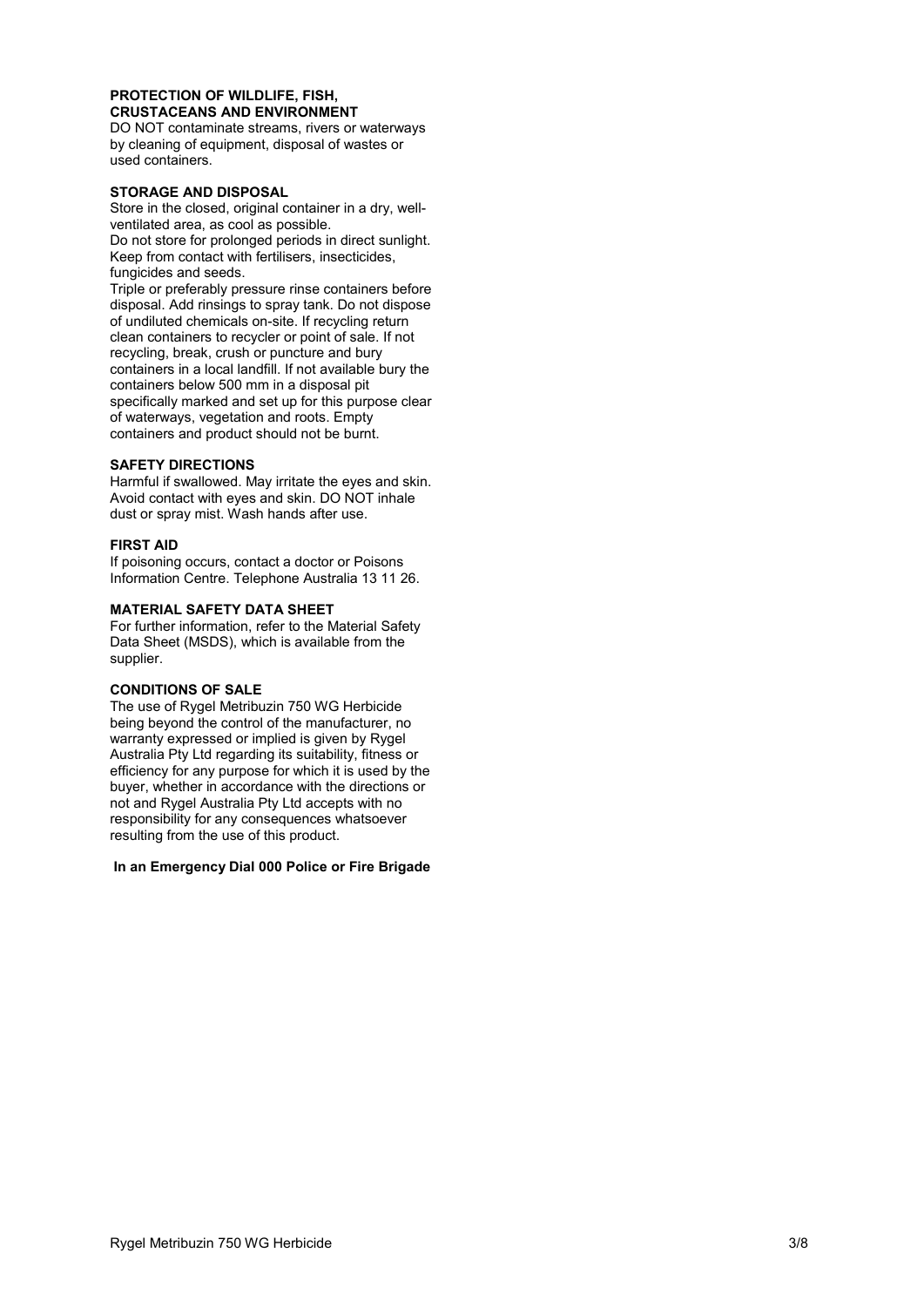## **DIRECTIONS FOR USE**

### **RESTRAINTS**

**DO NOT apply to crops that are stressed by any cause (such as severe weather conditions, waterlogging, drought, excessive soil acidity or alkalinity, poor nutrient status, disease, nematode or insect damage) as crop injury may result.**

| Crop /<br><b>Situation</b>                      | <b>Weeds Controlled</b>                                                                                                                                                                                                                                                                                                                                                                                                                                                                                                                                                                                                                                                                                                           | <b>State</b>                           | Rate / ha                                                                                                                                                                                                       | <b>Critical Comments</b>                                                                                                                                                                                                                                                                                                                                                                                                                                                                                                      |
|-------------------------------------------------|-----------------------------------------------------------------------------------------------------------------------------------------------------------------------------------------------------------------------------------------------------------------------------------------------------------------------------------------------------------------------------------------------------------------------------------------------------------------------------------------------------------------------------------------------------------------------------------------------------------------------------------------------------------------------------------------------------------------------------------|----------------------------------------|-----------------------------------------------------------------------------------------------------------------------------------------------------------------------------------------------------------------|-------------------------------------------------------------------------------------------------------------------------------------------------------------------------------------------------------------------------------------------------------------------------------------------------------------------------------------------------------------------------------------------------------------------------------------------------------------------------------------------------------------------------------|
| Barley                                          | Capeweed, Cat's Ear, Charlock,<br>Chickweed, Common Cotula, Corn<br>Gromwell (Sheepweed, White<br>Ironweed), Corn Spurry, Creeping<br>Speedwell, Crown Beard (Dogweed),<br>Deadnettle (Henbit Lamium spp.)<br>Dock seedlings, Fat Hen, Field<br>Madder, Fumitory, Hare's Ear<br>(Treacle Mustard), Heliotrope,<br>Hogweed (Wireweed), Horehound,<br>Indian Hedge Mustard, Lesser<br>Swinecress, Mouse-ear Chickweed,<br>Mountain Sorrel, (Purple Calandrinia),<br>Rough Poppy, Scarlet Pimpernel,<br>Scrub Nettle (Stinging Nettle),<br>Shepherds Purse, Sorrel seedlings,<br>Sowthistle, Spiny Emex (Doublegee,<br>Three cornered Jack(s)), Storksbill,<br>Toad Rush, Wild Radish, Wild Turnip,<br>Winter Grass, Yellow Burrweed | Vic & Tas only                         | 180g<br>(Light sandy<br>soils, i.e., sandy<br>loams to loamy<br>sands)<br>280g<br>(Medium soils,<br>loams, silt plus<br>clay 40-60%)<br>380g<br>(Heavy soils,<br>clay loams, silt<br>plus clay over<br>$60\%$ ) | Apply to moist soils while weeds are young and actively growing and barley plants<br>are at the 5-leaf stage.<br>DO NOT use on Barley grown on alkaline light sandy soils with pH over 7.<br>DO NOT use on Barley grown on light sandy soils (Tas).                                                                                                                                                                                                                                                                           |
| Barley                                          | Buxbaum's Speedwell, Powell's<br>Amaranth, Stagger weed, Sun<br>Spurge, Great Brome                                                                                                                                                                                                                                                                                                                                                                                                                                                                                                                                                                                                                                               | Tas only                               |                                                                                                                                                                                                                 |                                                                                                                                                                                                                                                                                                                                                                                                                                                                                                                               |
| Barley<br>All varieties<br>excluding<br>Morrell | Capeweed, Common Cotula,<br>Doublegee, Fumitory, Indian Hedge<br>Mustard, Toadrush, Wild Radish, Wild<br>Turnip, Wireweed.<br>Brome grass<br>(Bromus diandrus & B. rigidus)<br>Annual Ryegrass, Barley grass                                                                                                                                                                                                                                                                                                                                                                                                                                                                                                                      | WA only<br>Sandy - sandy<br>loam soils | 135-150g plus<br>Trifluralin 480 at<br>$1.0$ L/ha and<br>incorporated by<br>sowing (IBS)                                                                                                                        | DO NOT apply to Morell barley.<br>Use the lower rate in lighter soils, and the higher rate in heavier soils.<br>Apply to moist soil for best efficacy<br>Seed below herbicide band at 5cm.<br>Reduced control may occur under high weed burdens (>100/m <sup>2</sup> ).<br>Ensure Rygel Metribuzin 750 WG Herbicide is fully dispersed in the boom<br>spray tank prior to the addition of Trifluralin 480.<br>Refer to the application section of this and the trifluralin label for complete<br>instructions on product use. |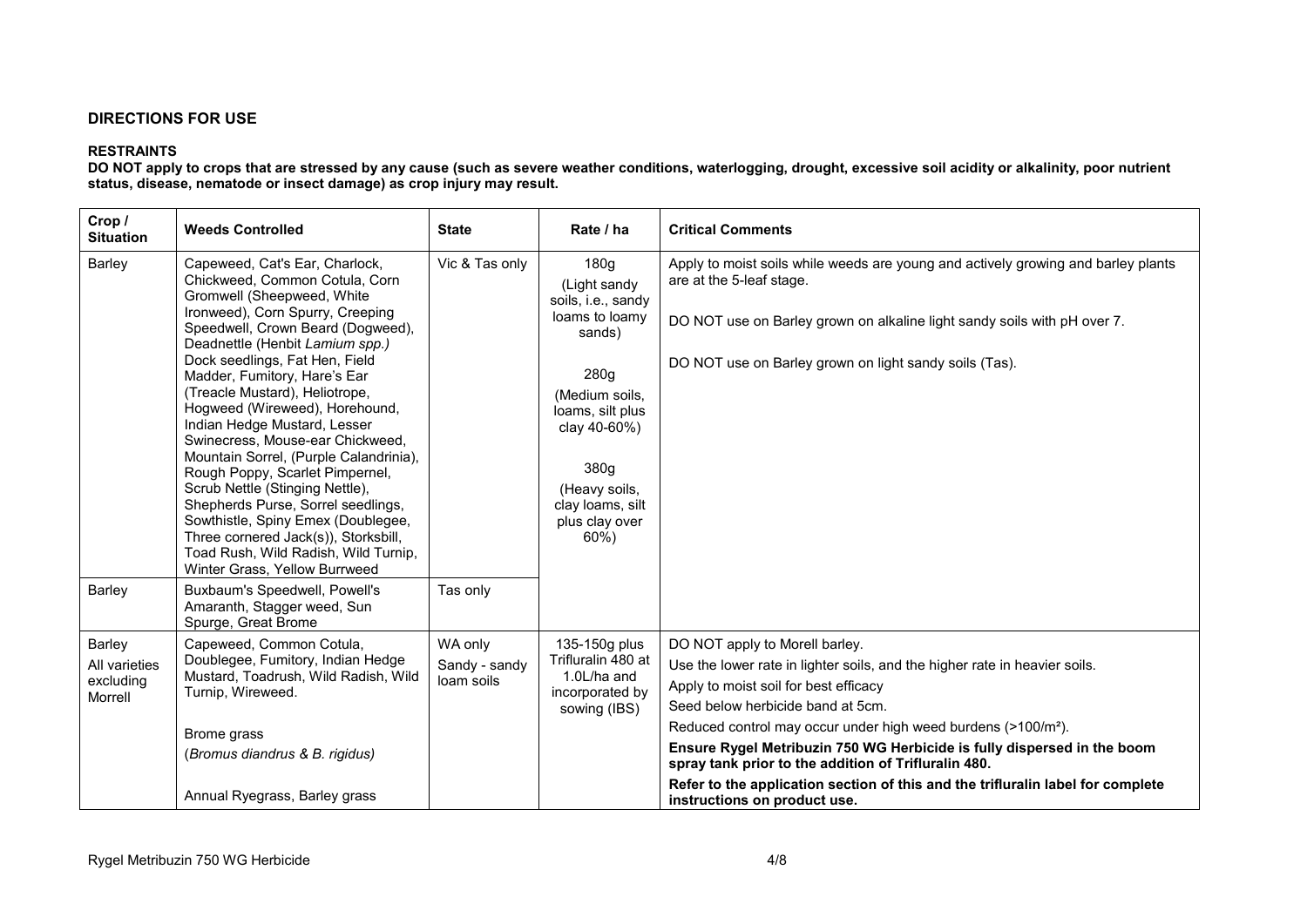| Crop /<br><b>Situation</b>                      | <b>Weeds Controlled</b>                                                                                                                                                                                 | <b>State</b>               | Rate / ha                                                                                                                                                                                                     | <b>Critical Comments</b>                                                                                                                                                                                                                                                                                                                                                                                                                                                                                                                                                                                                                                                                                                                                                                        |
|-------------------------------------------------|---------------------------------------------------------------------------------------------------------------------------------------------------------------------------------------------------------|----------------------------|---------------------------------------------------------------------------------------------------------------------------------------------------------------------------------------------------------------|-------------------------------------------------------------------------------------------------------------------------------------------------------------------------------------------------------------------------------------------------------------------------------------------------------------------------------------------------------------------------------------------------------------------------------------------------------------------------------------------------------------------------------------------------------------------------------------------------------------------------------------------------------------------------------------------------------------------------------------------------------------------------------------------------|
| Chick peas,<br>Faba Beans,<br>Lentils,<br>Vetch | Refer to the barley section                                                                                                                                                                             | SA, VIC & WA<br>only       | 180 g (Light<br>sandy soils, i.e.,<br>sandy loams to<br>loamy sands)<br>280g (Medium<br>soils, loams, silt<br>plus clay 40-<br>$60\%$ )<br>380g<br>(Heavy soils,<br>clay loams, silt<br>plus clay over<br>60% | Crop: ONLY apply post-sowing, pre-emergence at least 5 cm deep. DO NOT apply<br>post-emergence, as crop injury will occur.<br>Weeds: Weeds should be from pre-emergence to 3 leaf stage except Wireweed<br>(Hogweed) that should not be beyond the cotyledon stage. Best results for grass<br>and Wireweed control are obtained when rain or irrigation follows within a few days<br>of spraying.                                                                                                                                                                                                                                                                                                                                                                                               |
| Lupins                                          | Capeweed, Doublegee, Wild Radish                                                                                                                                                                        | WA only                    | 100-150g plus<br>100mL<br>diflufenican                                                                                                                                                                        | For use on varieties Gunurru, Meritt, Myallie and Kayla only.<br>DO NOT use on Danja, Kiev mutant or Albus lupins.<br>Suppression of larger Doublegee only. Wild Radish weed size up to 250mm only.<br>Apply to the actively growing lupins from the 3-4 leaf stage onwards. Use higher<br>rates for heavy weed burden and larger weed size. Apply before weeds are covered<br>by crop canopy. DO NOT apply wetting agents or spay oils with this mixture. Some<br>transient leaf burn may occur after application, but this will not affect yield. Best<br>results are obtained if good soil moisture exists at, and is received soon after<br>application. Results may be less effective south of the Great Eastern Highway.<br>Refer to critical comments section on the diflufenican label. |
| Peas (Field<br>and Green)<br>(Not Snow<br>Peas) | Refer to Barley section plus:<br>Buchan Weed, Ball Mustard, Fog<br>Grass (SA only), Dwarf Nettle (Tas<br>only)<br>Suppression only- Sub clover and<br>Docks (Broadleaved Dock - Tas<br>only), Wild Oats | NSW, Vic, SA<br>& Tas only | 180g<br>(Light sandy<br>soils, i.e., sandy<br>loams to loamy<br>sands)<br>280g<br>(Medium soils,<br>loams, silt plus<br>clay 40-60%)                                                                          | Crop: Sow crop 3-4cm deep. Apply after rain when crop is pre-emergence to 3-node<br>stage (Refer to diagram below for timing of application to crop).<br>For post-sowing pre-emergence application allow soil to settle for 2-3 days after<br>sowing before spaying. For post-emergence apply to moist soil within 6 weeks of<br>sowing while weeds are young and actively growing.<br>DO NOT spray crops affected with collar or stem rot.<br>(Diagram 1-3 nodes).                                                                                                                                                                                                                                                                                                                             |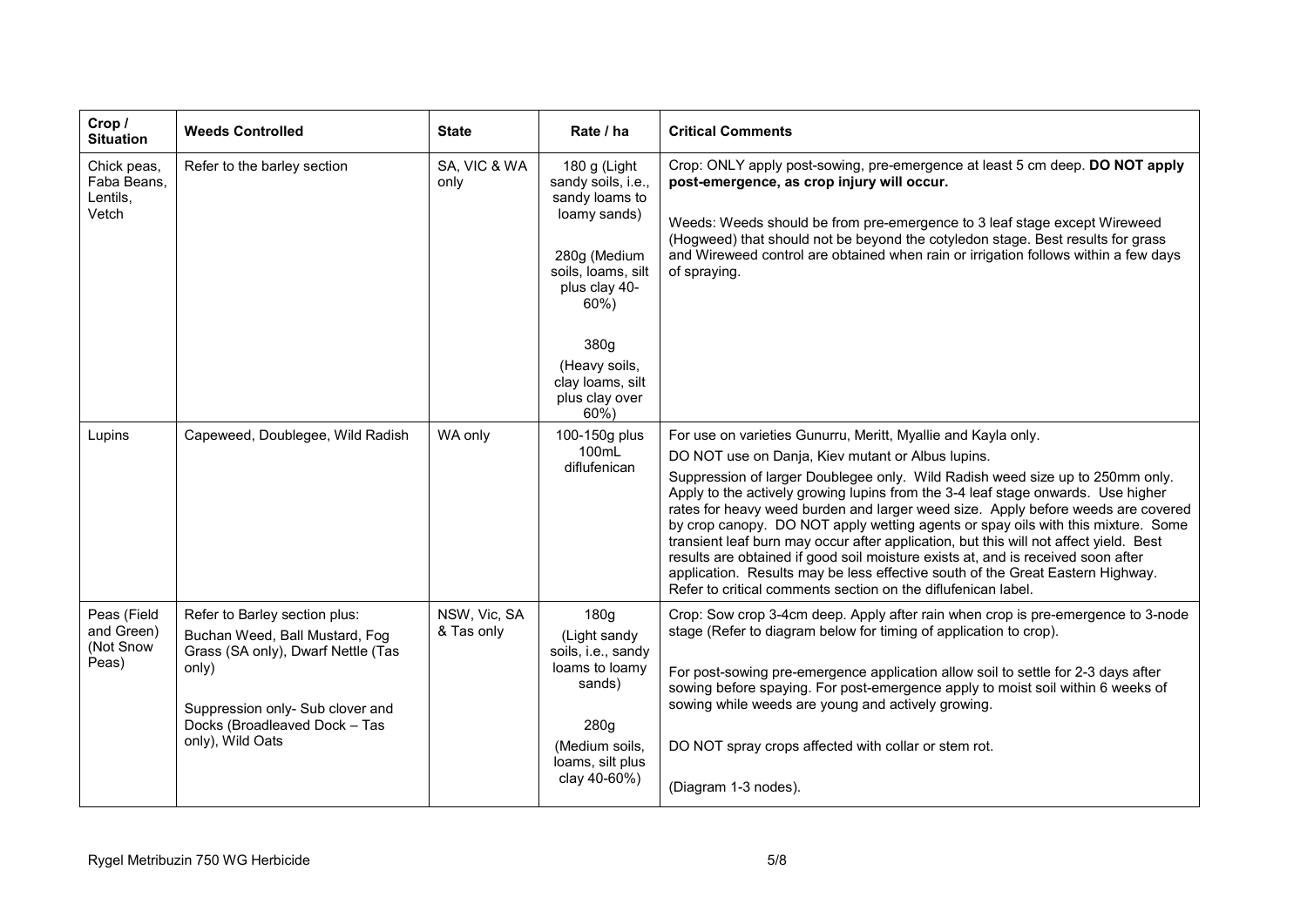| Crop /<br><b>Situation</b>                              | <b>Weeds Controlled</b>                                                               | <b>State</b>                           | Rate / ha                                                                                                                     | <b>Critical Comments</b>                                                                                                                                                                                                                                                                                                                                                                                                                                                                                                                 |
|---------------------------------------------------------|---------------------------------------------------------------------------------------|----------------------------------------|-------------------------------------------------------------------------------------------------------------------------------|------------------------------------------------------------------------------------------------------------------------------------------------------------------------------------------------------------------------------------------------------------------------------------------------------------------------------------------------------------------------------------------------------------------------------------------------------------------------------------------------------------------------------------------|
|                                                         |                                                                                       |                                        | 380g<br>(Heavy soils,<br>clay loams, silt<br>plus clay over<br>$60\%$ )<br>470g<br>(Kooweerup<br>swamp and<br>volcanic soils) | Weeds: Weeds should be from pre-emergence to 3-leaf stage except Wireweed<br>(Hogweed) that should not be beyond the cotyledon stage. Best results for grass<br>and Wireweed control are obtained when rain or irrigation follows within a few days<br>of spraying.                                                                                                                                                                                                                                                                      |
| Peas (Field                                             | Refer to Barley section plus:                                                         | QLD only                               | 470g                                                                                                                          | Apply to medium soils                                                                                                                                                                                                                                                                                                                                                                                                                                                                                                                    |
| and Green)<br>(Not Snow<br>Peas)<br>continued           | Buchan Weed, Ball Mustard, Fog<br>Grass (SA only), Dwarf Nettle (Tas<br>only).        |                                        | 700g                                                                                                                          | Apply to soils high in clay or organic matter content when grass weeds are a<br>problem.                                                                                                                                                                                                                                                                                                                                                                                                                                                 |
| Green Peas<br>(Post<br>emergence)<br>(NOT Snow<br>Peas) | Suppression only- Sub clover and<br>Docks (Broadleaved Dock - Tas<br>only), Wild Oats | WA only                                | 370-470g                                                                                                                      | Refer to Critical Comments for Peas (Field and Green)                                                                                                                                                                                                                                                                                                                                                                                                                                                                                    |
| Potatoes                                                |                                                                                       | ACT, NSW,<br>VIC, SA, Tas<br>& WA only | 470g                                                                                                                          | Apply after rain or irrigation when crop has no more than 6 leaves or is no more than<br>10 cm high (many plants may be smaller). CROPS HILLED OR MOLDED UP - Hill<br>or mold up as the crop emerges. Apply 1-4 weeks later as soon as weed seedlings<br>have emerged. If surface crusting is not a problem no further cultivation should be<br>necessary. CROPS NOT HILLED AT OR SOON AFTER PLANTING-Spray when<br>weeds seedling have emerged.<br>No cultivation should be necessary until crop is ready for final hilling. Additional |
|                                                         |                                                                                       |                                        | 700g                                                                                                                          | cultivation may be necessary when surface crusting is a problem.<br>Where summer grasses are a problem.                                                                                                                                                                                                                                                                                                                                                                                                                                  |
|                                                         |                                                                                       | Vic. Bellarine<br>Peninsula only       | 280-370g                                                                                                                      | Apply to winter crops on light soils only.                                                                                                                                                                                                                                                                                                                                                                                                                                                                                               |
|                                                         |                                                                                       | Qld only<br>(Winter crop)              | 470g                                                                                                                          | Apply at first emergence of potatoes to control broadleaf weeds.                                                                                                                                                                                                                                                                                                                                                                                                                                                                         |
|                                                         |                                                                                       | South Qld only                         |                                                                                                                               |                                                                                                                                                                                                                                                                                                                                                                                                                                                                                                                                          |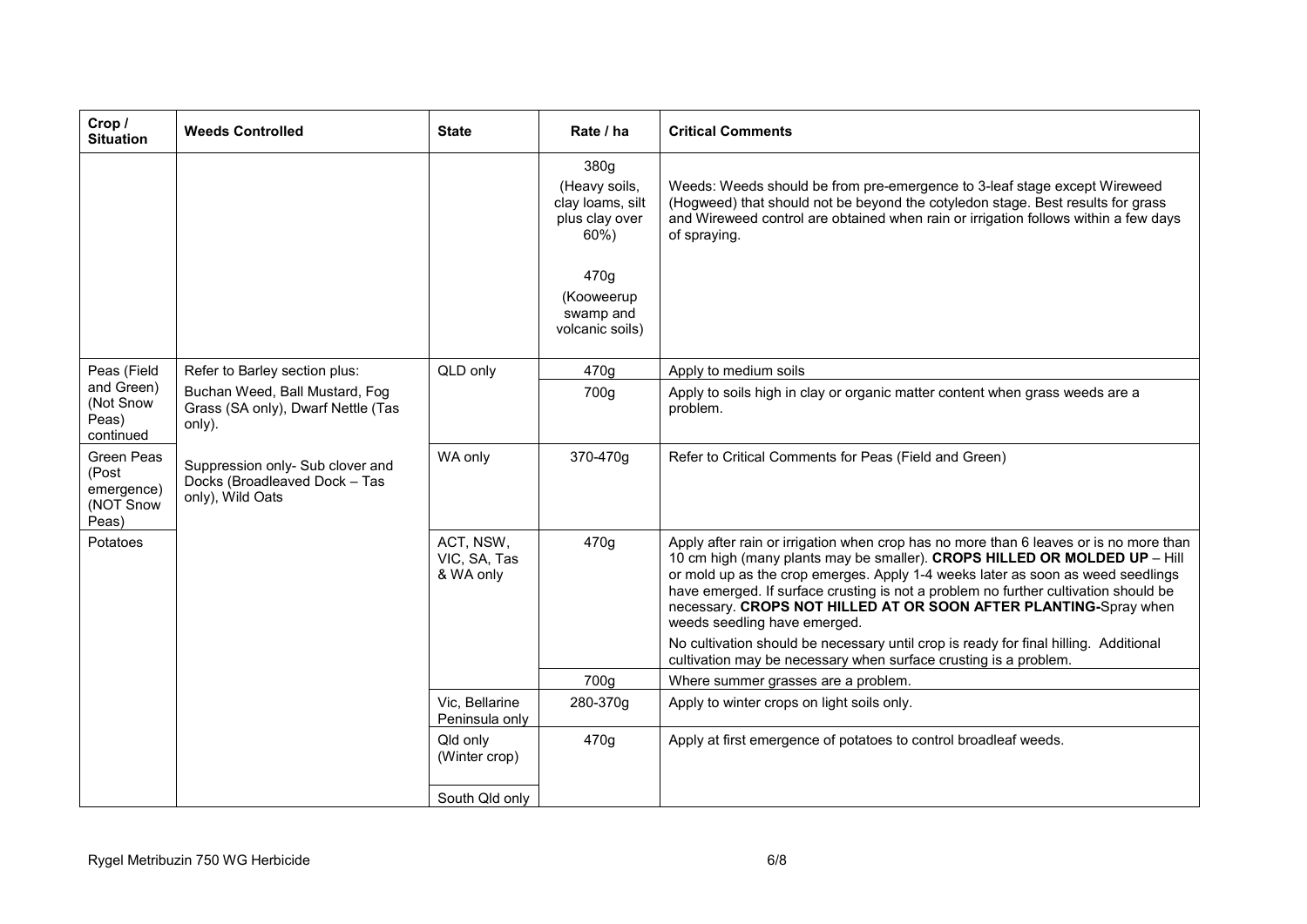| Crop /<br><b>Situation</b>                       | <b>Weeds Controlled</b>                                                                                        | State                                       | Rate / ha                                         | <b>Critical Comments</b>                                                                                                                                                                                                                                            |
|--------------------------------------------------|----------------------------------------------------------------------------------------------------------------|---------------------------------------------|---------------------------------------------------|---------------------------------------------------------------------------------------------------------------------------------------------------------------------------------------------------------------------------------------------------------------------|
|                                                  |                                                                                                                | (Summer crop)                               | $470g - 950g$                                     | Where summer grasses such as Echinochloa crus-gali, Eleusine, Digitaria and<br>Panicum spp. are a problem.                                                                                                                                                          |
|                                                  |                                                                                                                | Atherton<br><b>Tablelands</b><br>(QLD only) | 950g                                              | Apply to summer crops at first emergence of potatoes to control broadleaved weeds<br>and more troublesome grasses such as Eleusine, Digitaria and Panicum spp.                                                                                                      |
| Irrigated<br>Soybeans                            | Apple of Peru, Cobbler's Pegs,<br>Pigweed, Noogoora Burr, Common<br>Thornapple, Summer Grass, Caltrop          | ACT, NSW,<br>NT only                        | 500g                                              | Apply pre-plant incorporated. Where grass weeds other than summer grass are a<br>problem apply in combination with trifluralin 480. (Refer to label for directions for use<br>and incorporation techniques). Use only on soils classified as silty clay-heavy clay. |
| Irrigated<br>Soybeans<br>(Variety<br>Davis only) | Refer to weeds listed for soybeans<br>plus Anoda weed, Awnless Barnyard<br>grass. Suppression only of Bellvine | QLD, NT only                                | 750g                                              | Apply pre-plant incorporated. Where grass weeds other than summer grass are a<br>problem apply in combination with trifluralin 480. (Refer to label for directions for use<br>and incorporation techniques). Use only on soils classified as silty clay-heavy clay. |
| Tomatoes<br>Inter-row<br>spaces of               | Refer to Peas section plus: Barnyard<br>grass, Summer grass, Crowsfoot<br>grass, Blackberry Nightshade,        |                                             | 950g or<br>9.5g/100 m of<br>row                   | Apply in a 1 metre band centred on the interrow either during or shortly after the<br>formation of the final furrow. Apply to soil moist at the surface.                                                                                                            |
| furrow<br>irrigated<br>tomatoes                  | Pigweed, Black Pigweed, Bull's Head,<br><b>Green Summer Grass</b>                                              |                                             |                                                   | DO NOT exceed spraying pressures of 200 kPa, as excessive drift will occur.                                                                                                                                                                                         |
| Wheat<br>(Blade only)                            | Capeweed, Common Cotula,<br>Doublegee, Fumitory, Indian Hedge<br>Mustard, Toad Rush, Wild Turnip,              | WA- Great<br>northern<br>region only        | 200g and<br>incorporated by<br>sowing (IBS)       | Rygel Metribuzin 750 WG Herbicide has increased crop safety and gives more<br>reliable weed control when incorporated by sowing and trailing harrows.                                                                                                               |
|                                                  | Wild Radish, Wireweed.                                                                                         | Sandy-sandy<br>loam soils                   |                                                   | Reduced grass control may occur under high weed burdens (>100/m <sup>2</sup> ).                                                                                                                                                                                     |
|                                                  | <b>Brome Grass</b><br>(Bromus diandrus and B. rigidus)                                                         |                                             | 200g/ha plus a<br>trifluralin 480 at<br>1L/ha and | To achieve good control of Annual Ryegrass and Barley grass add trifluralin<br>480 at 1L/ha.                                                                                                                                                                        |
|                                                  | Annual Ryegrass, Barley Grass (refer<br>to critical comments)                                                  |                                             | incorporated by<br>sowing (IBS)                   | Ensure Rygel Metribuzin 750 WG Herbicide is fully dispersed in the boom<br>spray tank prior to the addition of trifluralin 480.                                                                                                                                     |
|                                                  |                                                                                                                |                                             |                                                   | Refer to the application section of this and the trifluralin label for complete<br>instructions on product use.                                                                                                                                                     |
| Wheat and<br>Barley                              | <b>Toad Rush</b>                                                                                               | Vic, ACT,<br>NSW, SA only                   | 100g                                              | Toad rush should be sprayed at the 2-4 leaf stage for optimum control.                                                                                                                                                                                              |
| Oats                                             |                                                                                                                | Vic only                                    |                                                   | Spray when soil moisture is plentiful and soil is moist to the surface. Take advantage<br>of dew on the soil surface.                                                                                                                                               |